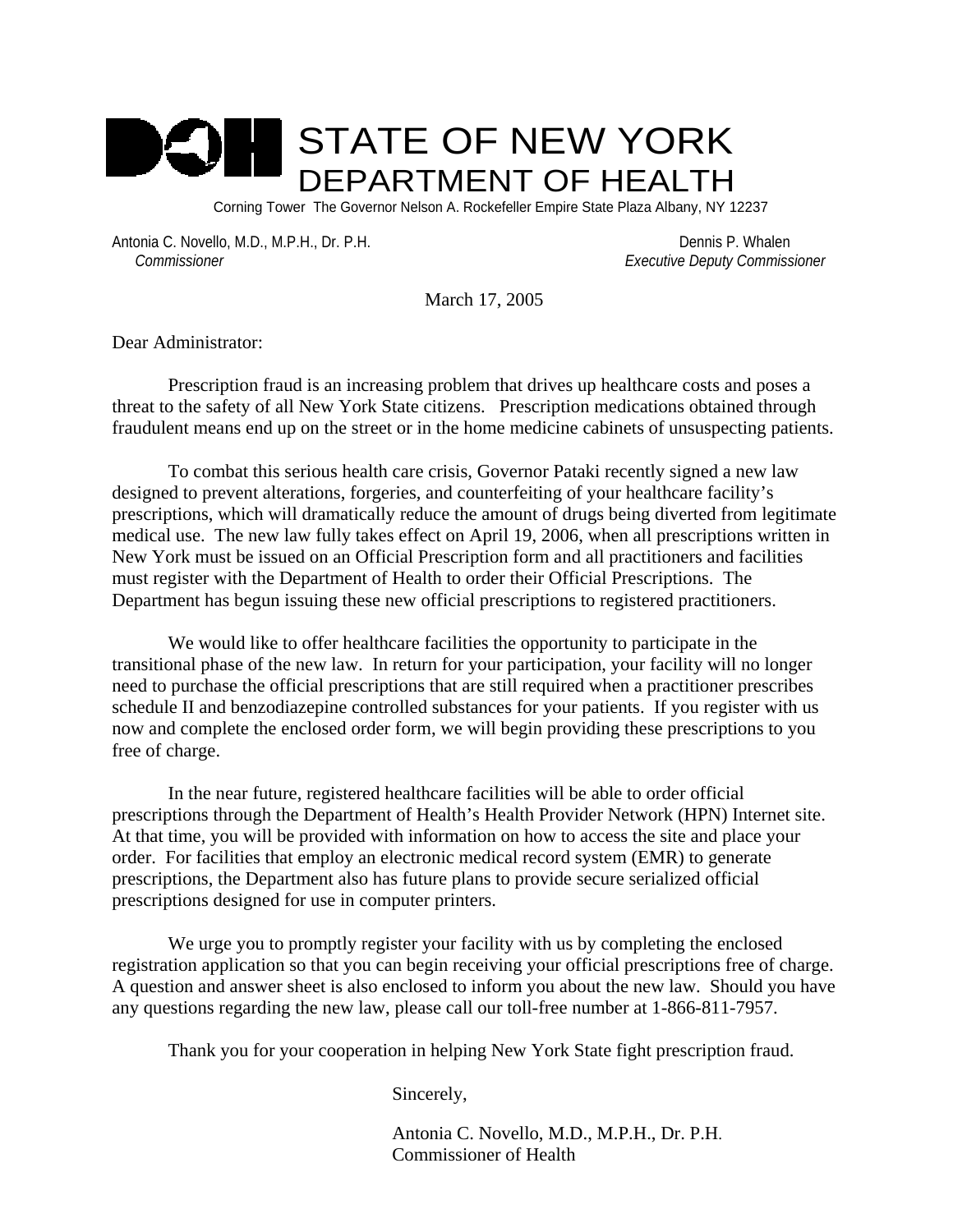# **Healthcare Facility**

## **Official New York State Prescription Registration Form**

**Please complete this registration form** *and* **the enclosed order form to obtain free Official New York State Prescriptions.** 

**\*\*\*Please attach OPERATING CERTIFICATE to your registration. List all facilities not included in your Operating Certificate on Page Two of this registration.\*\*\***

| <b>NAME OF FACILITY</b>                                                                                                                                      |
|--------------------------------------------------------------------------------------------------------------------------------------------------------------|
|                                                                                                                                                              |
| NYS CONTROLLED SUBSTANCE LICENSE NUMBER                                                                                                                      |
| 3<br>$\theta$                                                                                                                                                |
| <b>STREET</b>                                                                                                                                                |
|                                                                                                                                                              |
|                                                                                                                                                              |
| <b>CITY</b>                                                                                                                                                  |
|                                                                                                                                                              |
| <b>ZIP CODE</b><br><b>STATE</b>                                                                                                                              |
| N<br>Y<br>$\blacksquare$                                                                                                                                     |
| <b>PHONE NUMBER</b><br><b>FAX NUMBER</b><br>(AREA CODE)<br>(AREA CODE)                                                                                       |
|                                                                                                                                                              |
| <b>FACILITY'S BUSINESS E-MAIL ADDRESS</b><br>$\omega$                                                                                                        |
| $\Box$ Yes $\Box$ No<br>Does your facility computer generate prescriptions?<br>If so, what type of printer and software vendor do you use?<br><b>Printer</b> |
|                                                                                                                                                              |
|                                                                                                                                                              |
| UNDER PENALTY OF PERJURY, I AFFIRM THAT THE STATEMENTS HEREIN ARE TRUE.<br>(SIGNATURE OF PERSON AUTHORIZED BY THE FACILITY TO APPLY FOR REGISTRATION)        |
| (Original Ink Only)                                                                                                                                          |
| PRINT NAME AND TITLE<br><u> 2000 - Jan James James James James James James James James James James James James James James James James J</u>                 |
| <b>DATE</b>                                                                                                                                                  |
| PLEASE MAIL COMPLETED FORMS TO THE ADDRESS LISTED ABOVE.<br>FAXES WILL NOT BE ACCEPTED.                                                                      |

\*Your prescriptions may only be shipped to the facility's Controlled Substance License address. This address will be imprinted on your prescriptions. If you need to change your Controlled Substance License address, contact BNE at 1-866-811-7957.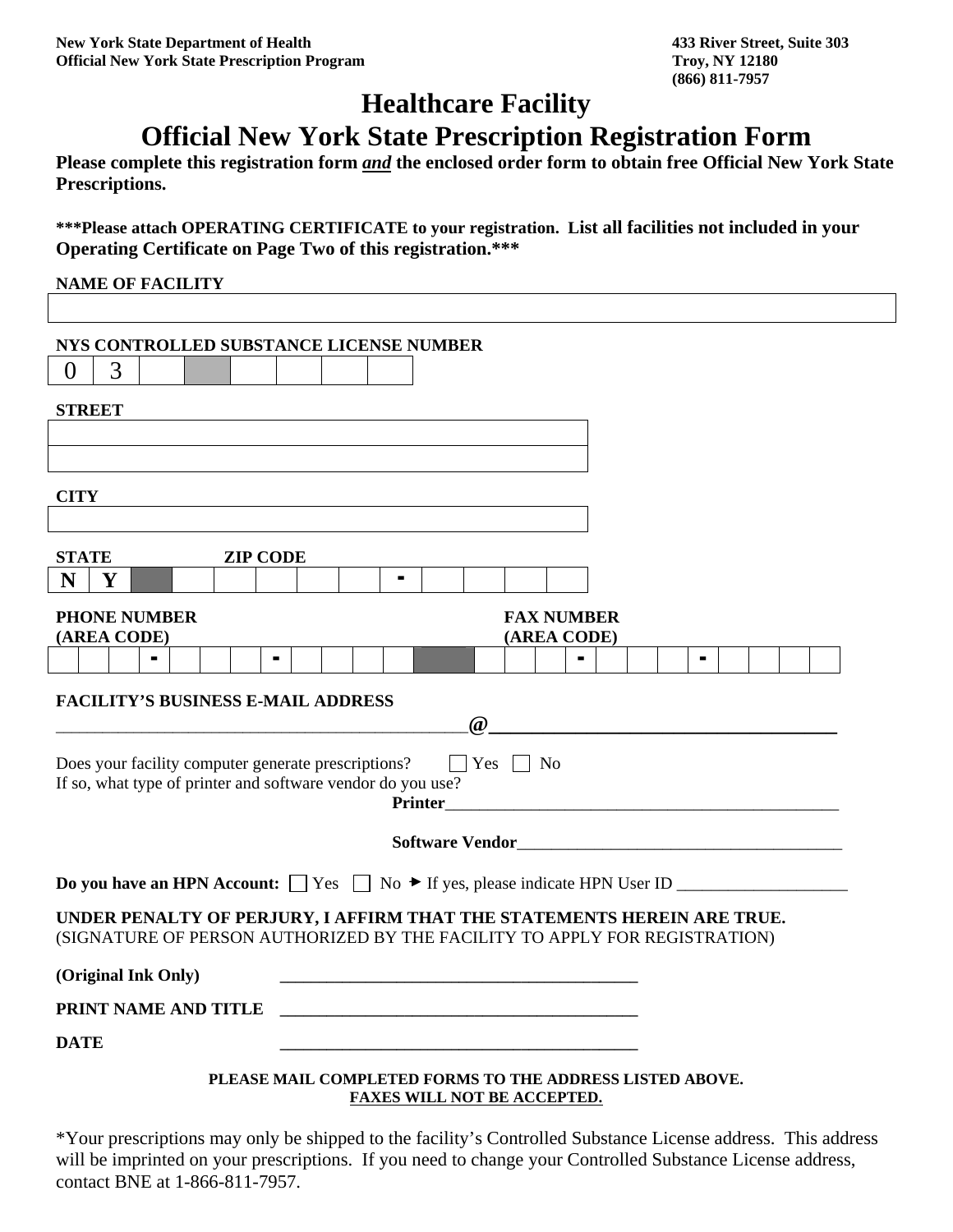|                                        | NEW YORK STATE DEPARTMENT OF HEALTH                                                                                                                                                                                                                                                                                                                                                                                                                                                                                                                                                                                                                                                                                                                                                                                                                                                                         | <b>Order Form For Official</b><br><b>New York State Prescriptions</b> |           |
|----------------------------------------|-------------------------------------------------------------------------------------------------------------------------------------------------------------------------------------------------------------------------------------------------------------------------------------------------------------------------------------------------------------------------------------------------------------------------------------------------------------------------------------------------------------------------------------------------------------------------------------------------------------------------------------------------------------------------------------------------------------------------------------------------------------------------------------------------------------------------------------------------------------------------------------------------------------|-----------------------------------------------------------------------|-----------|
| $\mathbf{1}$ .<br>2.<br>3.<br>4.<br>5. | Complete items 1-7. Incomplete forms may result in the delay of your order. Only<br>order enough forms which you can reasonably use within 3 months.<br>To receive Official Prescriptions free of charge, please fill out the enclosed<br>registration form. Once you are registered, you may order your Official<br>Prescriptions free of charge. If you are not registered, attach a check or money<br>order for \$12.50 per book of 100 prescriptions made out to the "New York State"<br>Health Department". Prescription blanks are only provided in books of 100.<br>Forward registration form and order form to:<br><b>New York State Department of Health</b><br><b>Bureau of Narcotic Enforcement</b><br><b>433 River Street</b><br>Trov, New York 12180-2299<br>If you are not registered, forward your order form and check to the above address.<br>If you have questions, call 1-866-811-7957. |                                                                       |           |
| 1.                                     | Controlled Substance License Number:<br>$\overline{3}$<br>$\theta$                                                                                                                                                                                                                                                                                                                                                                                                                                                                                                                                                                                                                                                                                                                                                                                                                                          |                                                                       |           |
|                                        | Name was a series of the series of the series of the series of the series of the series of the series of the series of the series of the series of the series of the series of the series of the series of the series of the s                                                                                                                                                                                                                                                                                                                                                                                                                                                                                                                                                                                                                                                                              |                                                                       |           |
|                                        | Phone Number                                                                                                                                                                                                                                                                                                                                                                                                                                                                                                                                                                                                                                                                                                                                                                                                                                                                                                |                                                                       |           |
|                                        |                                                                                                                                                                                                                                                                                                                                                                                                                                                                                                                                                                                                                                                                                                                                                                                                                                                                                                             |                                                                       |           |
|                                        |                                                                                                                                                                                                                                                                                                                                                                                                                                                                                                                                                                                                                                                                                                                                                                                                                                                                                                             |                                                                       | Cash line |
|                                        | By my signature, I certify that I am registered with the DEA and that a current order of the<br>Commissioner of Health revoking or canceling use of such forms has not been served to me.                                                                                                                                                                                                                                                                                                                                                                                                                                                                                                                                                                                                                                                                                                                   |                                                                       |           |
|                                        | 5. Signature 6. Date $\frac{1}{\sqrt{2}}$ 6. Date $\frac{1}{\sqrt{2}}$                                                                                                                                                                                                                                                                                                                                                                                                                                                                                                                                                                                                                                                                                                                                                                                                                                      |                                                                       |           |
|                                        |                                                                                                                                                                                                                                                                                                                                                                                                                                                                                                                                                                                                                                                                                                                                                                                                                                                                                                             | Official Title                                                        |           |

 $\overline{\phantom{a}}$ 

 $\Box$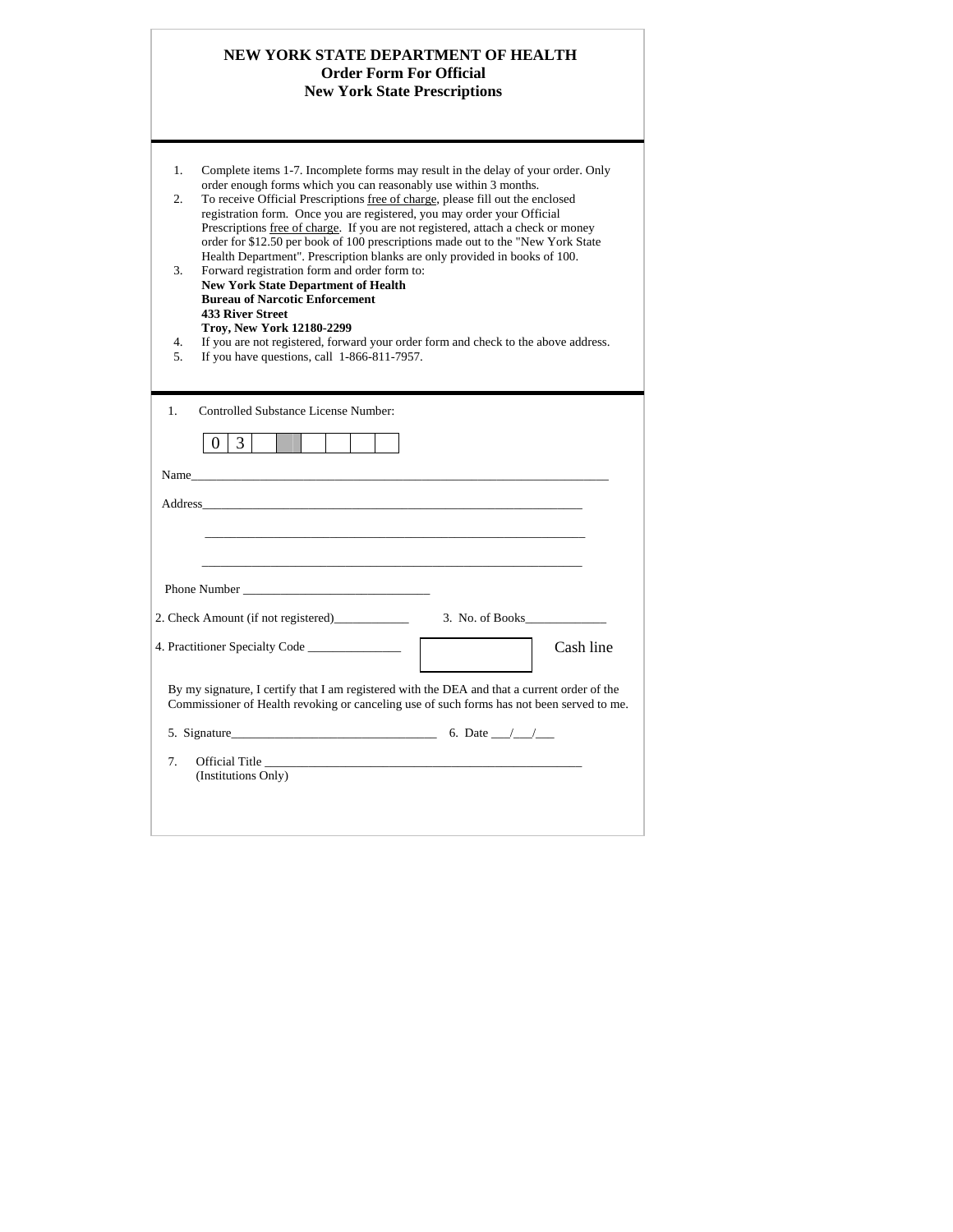## **Questions and Answers for Healthcare Facilities**  *Regarding the New Official Prescription Program*

#### **Q. What new law has recently been passed that affects how practitioners write prescriptions for their patients?**

A. A new Section 21 of the Public Health Law requires that by April 19, 2006, *all* prescriptions (both for controlled substances and non-controlled substances) written in New York State be issued on an official New York State prescription form, the same form that was previously required for prescribing Schedule II and Benzodiazepine controlled substances.

#### **Q. What is the purpose of the new law?**

A. The new law will combat the growing problem of prescription fraud. Official prescriptions contain security features specifically designed to prevent alterations and forgeries that divert drugs for sale on the black market. Some of these contaminated drugs end up in patients' medicine cabinets. By preventing fraudulent claims, the law will also save New York's Medicaid program and private insurers many millions of dollars every year.

#### **Q. Does the law change the way practitioners issue prescriptions?**

A. It is important to note that the law makes *no* changes in the way practitioners issue prescriptions. *Practitioners will still prescribe for their patients in the same manner.* Only the prescription form itself will change.

## **Q. Does the law change the way patients get their prescriptions filled?**

A. No. Pharmacies will still fill prescriptions and maintain prescription records for patients as they always have.

## **Q. When does the new law go into effect?**

A. It is important to note that an official prescription continues to be required for prescribing schedule II and benzodiazepine controlled substances. To give the medical community adequate time to convert to the new forms, *there will be an 18 month transition period in which both an official prescription or a practitioner's current prescription blank may be used to prescribe all other medications*. After April 19, 2006, all written prescriptions must be issued on the Official Prescription form.

#### **Q. How will healthcare facilities obtain their official prescriptions for prescribing?**

A. A healthcare facility must first register with the Department of Health. The Department will provide official prescriptions to *registered* facilities *free of charge*. The official prescriptions will be imprinted with the name of the facility for use by staff practitioners when prescribing for patients of the facility.